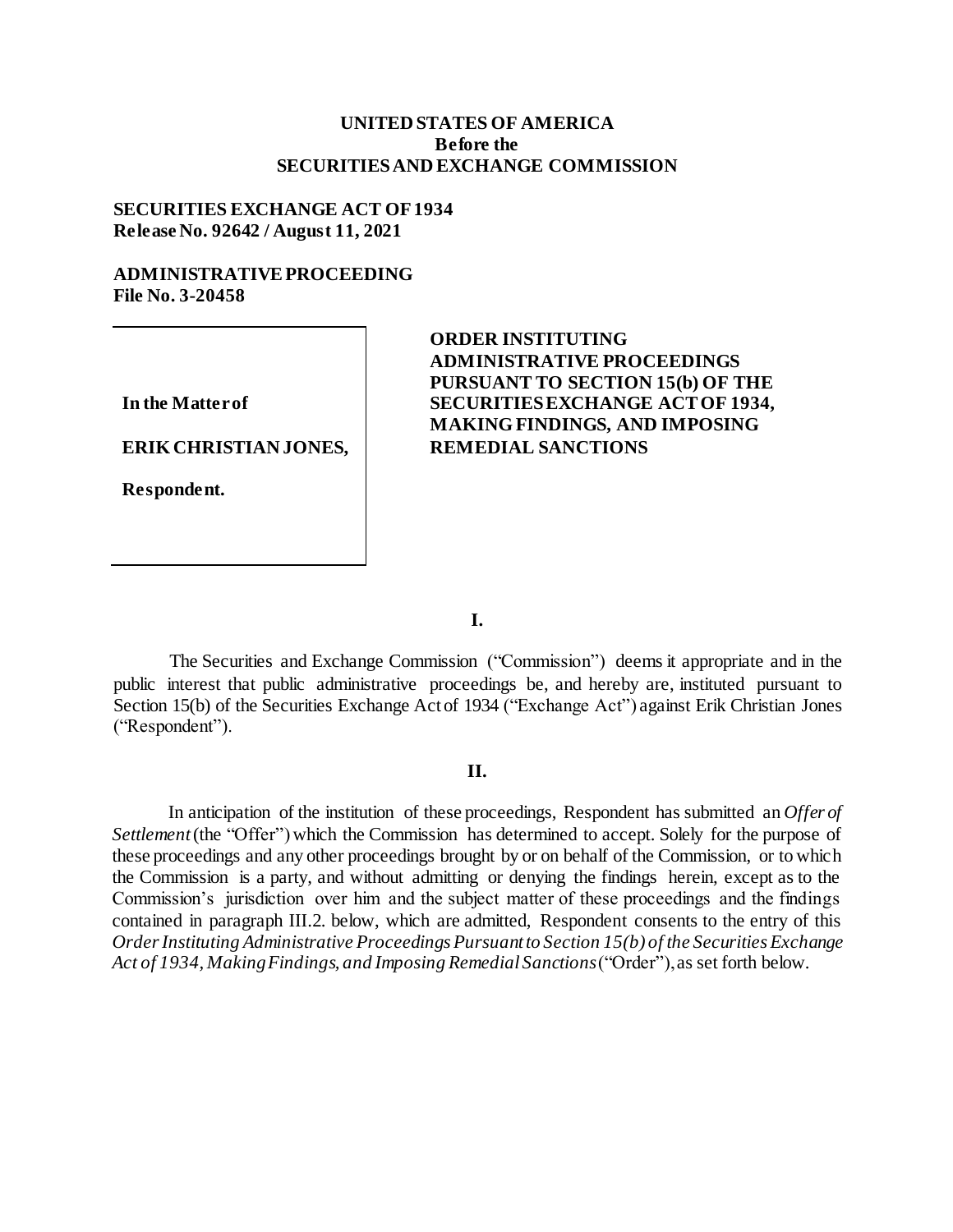On the basis of this Order and Respondent's Offer, the Commission finds that:

1. Between 2018 and 2020, Respondent was employed by Austin Marketing Group, LLC, and Alliance Management Group, LLC, and acted, through this employment, as a broker without being registered with the Commission as a broker or being associated with any entity that wasso registered as a broker. Respondent, 49 years old, is a resident of Redondo Beach,California.

2. On June 25, 2021, a final judgment was entered by consent against Respondent, permanently enjoining him from future violations of Section 5 of the Securities Act of 1933 and Section 15(a)(1) of the Exchange Act and permanently enjoining him from soliciting any person or entity to purchase or sell any security in the civil action entitled *Securities and Exchange Commission v. Stephen ScottMoleski, etal.*,CivilAction Number 2:21-cv-01065, in the United States District Court for the Central District of California.

3. The Commission's complaint alleged that, among other things, Respondent sold unregistered securities and sold securities without being registered with the Commission as a broker or being associated with any entity that was so registered as a broker.

### **IV.**

In view of the foregoing, the Commission deems it appropriate and in the public interest to impose the sanctions agreed to in Respondent's Offer.

Accordingly, it is hereby ORDERED,pursuant to Section 15(b)(6) of the Exchange Act, that Respondent be, and hereby is, barred from association with any broker, dealer, investment adviser, municipal securities dealer, municipal advisor, transfer agent, or nationally recognized statistical rating organization; and

Pursuant to Section 15(b)(6) of the Exchange Act, Respondent be, and hereby is, barred from participating in any offering of a penny stock, including: acting as a promoter, finder, consultant, agent, or other person who engages in activities with a broker, dealer, or issuer for purposes of the issuance or trading in any penny stock, or inducing or attempting to induce the purchase or sale of any penny stock.